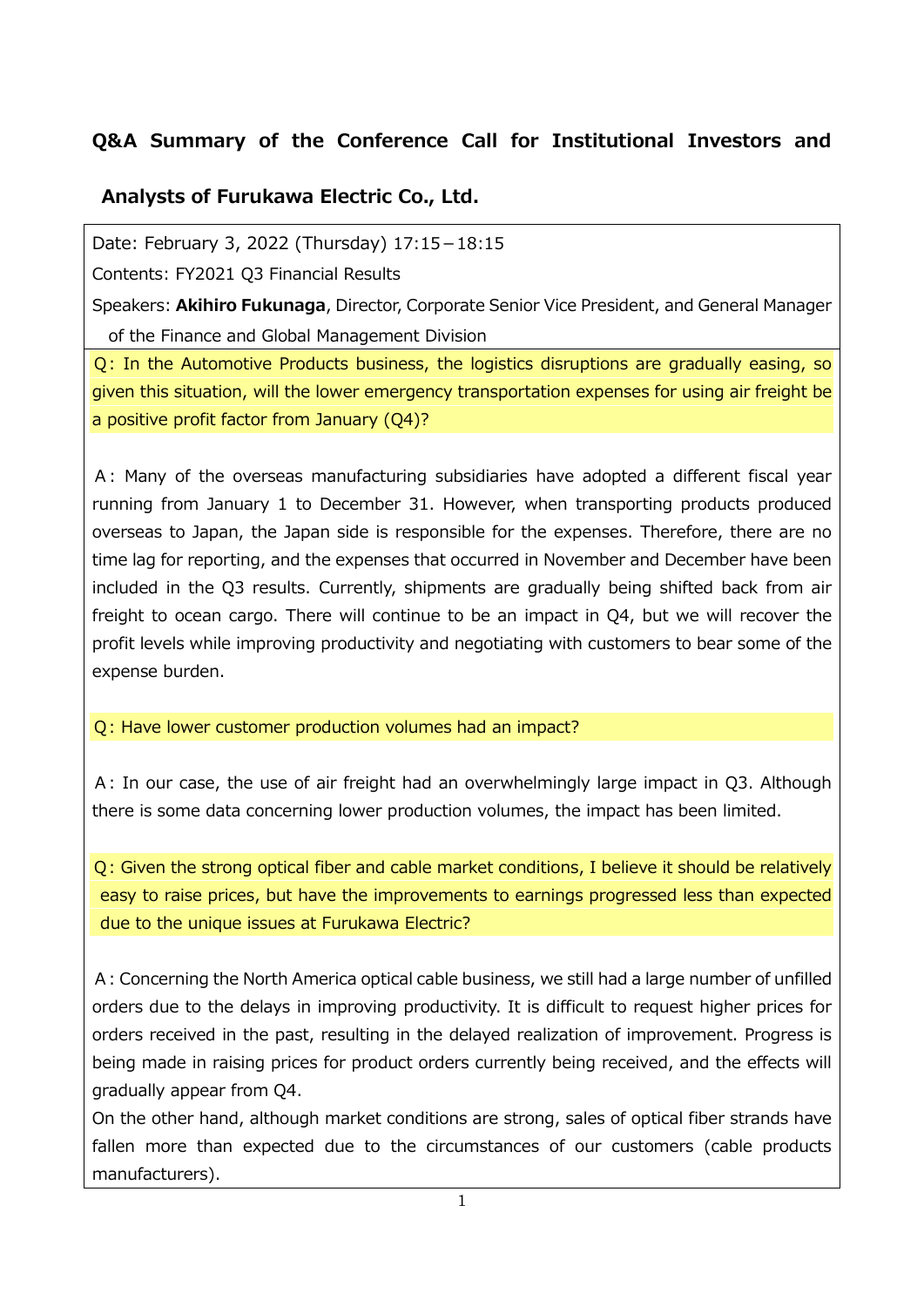Q: In the Automotive Products & Batteries business, what is the breakdown of the large profit improvement (JPY +9.2 billion) expected from Q3 to Q4?

- A: 1) Increased net sales (mainly, recovering overseas sales following the impact of COVID-19 in Q2 and Q3): Approx. JPY +2.0 billion
	- 2) Lower transportation expenses and recovering the expenses already incurred through negotiations with customers: Approx. JPY +6.0 billion
	- 3) Other (Recovering productivity, lower cost of manufacturing, etc.)

Q: What is the outlook for restoring prices and recovering the expenses in the Automotive Products business?

A: The groundwork is generally in place concerning the emergency transportation expenses (use of air freight), and we expect to recover the expenses and pass on the costs in the sales price slightly less than JPY 2.5 billion. We are continuing to hold discussions with our customers.

Q: You are forecasting improvement in the Communications Solutions business from Q3 to Q4, but are there risks to this forecast in light of the impact of increasing Omicron infections?

A: Presently, infections have peaked in the areas around our North America optical cable site, and operations have almost completely returned to normal. It is impossible to foresee the risks in the event of another round of increased infections, but as of this time, productivity should improve as expected.

Q: Operating levels will likely increase in Q4 (compared to Q3 during which seasonal factors occur), but how much progress have you made in adjusting sales prices to appropriate levels for the soaring raw material prices and other factors?

A: I am unable to provide specific figures, but generally, cable prices will rise in the 5-15% range, and the part of this increase is reflected in sales price.

Q: Concerning the FITEL Products business, what role did it play in the current forecast revision? What is the outlook for the future?

A: Although the absolute figures in the FITEL Products business are not at satisfactory levels, the business has improved to a certain extent compared to the severe downturn last year